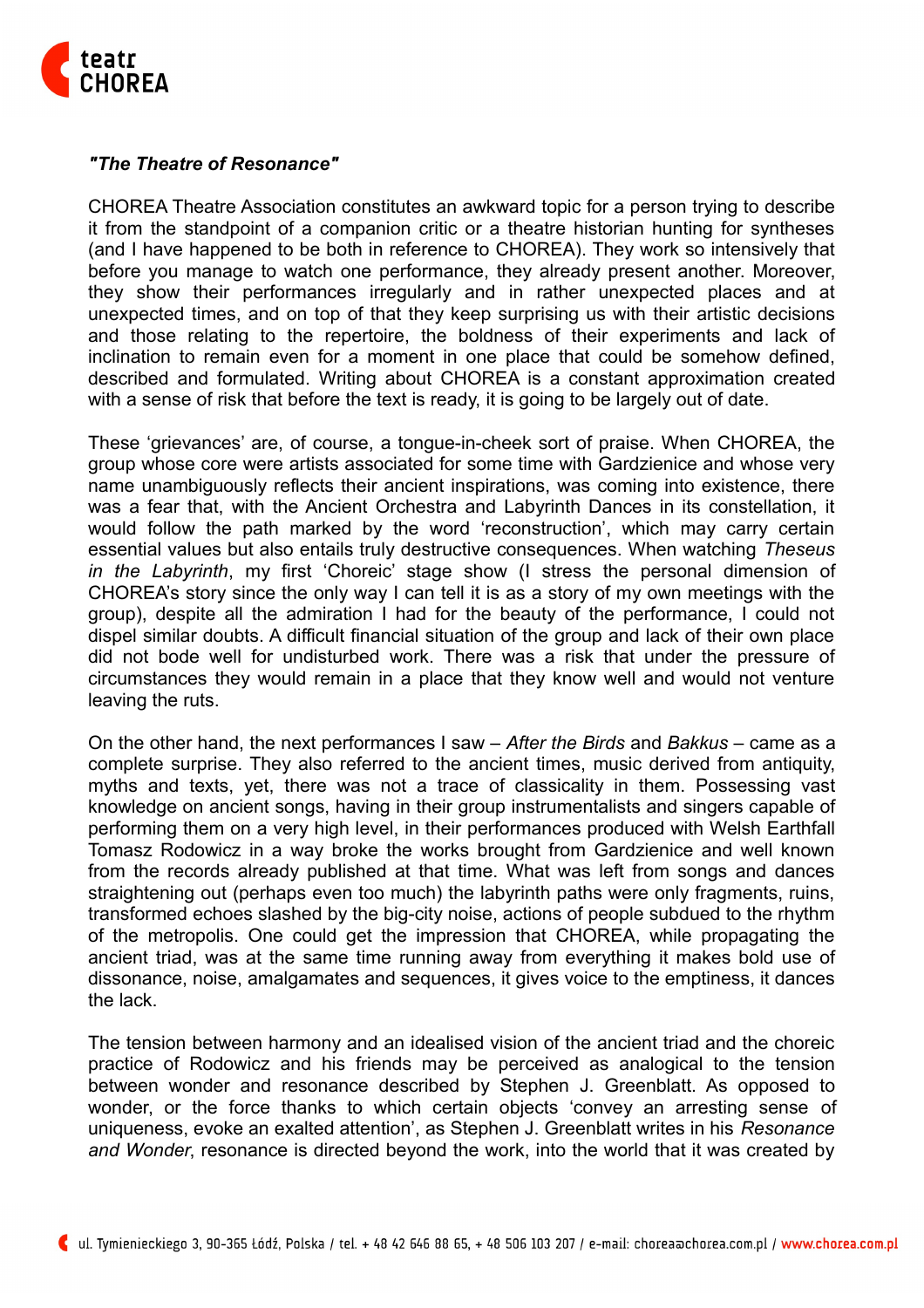

and towards the 'dynamic cultural forces' of which maybe even their creators were not aware, but which gave their creations the effectiveness that goes beyond temporary relevance.

Greenblatt made this distinction in a text describing museums and museum works, which obviously means that it requires certain reinterpretations when transferring it onto theatre. However, using this analogy seems particularly promising in the case of such theatres as CHOREA. Comments to the work on Gardzienice's *Metamorphoses* emphasised the use of metaphors of dancing images immobilized on ancient vases as well as hearing the music written in stone. To a great extent, this effort was made by precisely these artists who formed the core of Chorea after leaving Gardzienice. The whole work of the Labyrinth Dances and Ancient Orchestra was, after all, meant to restore the power of resonance to the remains of ancient culture exposed to the wonder of specialists, and make them resound in the contemporary times. Referring to scholarly commentaries for this purpose was not enough, even though they were studied and the assistance of their authors was used. The only effective way of evoking resonance could lead through the body and sound, movement and music (hence, the co-operation of Rodowicz with dance theatre groups seems so obvious).

In CHOREA's work, almost from the very beginning (perhaps with the exception of dancing shows), one could easily see an almost involuntary fear of everything that could change resonance back into wonder, make the regained incarnated vibration of ancient music become a museum exhibit inspiring not much more than nostalgia for the old times, when the Hellenists were able to heal the soul with music and dancing. In *After the Birds*, one could still come across this nostalgic tone, but the later direction of CHOREA's work is different: it is not aimed at reviving the sound of works that are heard of no more, but at evoking (also with their help) resonance in the contemporary ones.

This shift from the old which inspires wonder towards the contemporary resonance is of particular importance in the context of the choreic triad. Most previous attempts at restoring it fell into the trap of idealisation: if *choreia* was considered an ideal relation between arts, between the 'body' and 'soul', between singularity and multitude, between the man and the cosmos etc., then the aesthetics of its subsequent realisations almost inevitably became permeated with the eagerness to inspire wonder. This is how the aspiration of Renaissance scholars and composers to revive chorea gave rise to the opera, a theatre genre which is probably most prone to the mechanisms of wonder and musealisation. CHOREA's creators were from the start, as it seems to me, aware of that risk (perhaps it is the result of the experience of pushing Gardzienice into a museum niche and degrading them to the position of those who 'sing nicely'?). As a result, CHOREA developed its own version of unity in multitude, which did not refer to 'somewhere and sometime' but located the ancient in a truly contemporary world. The choreic character of the Rodowicz' group is postmodernist: it does not take offence at the multitude of media, means and tools, it does not juxtapose music and body with technology, it does not create another version of 'poor theatre', but boldly, and even cheerfully, takes advantage of opportunities offered by technology and perception skills developed under its influence. As a result, CHOREA's performances are complex and thickened environments, nets in which both actors and viewers are caught. If the ideal of ancient chorea was a comprehensive activity, then the Rodowicz' group does not renounce this ideal but complements it in a